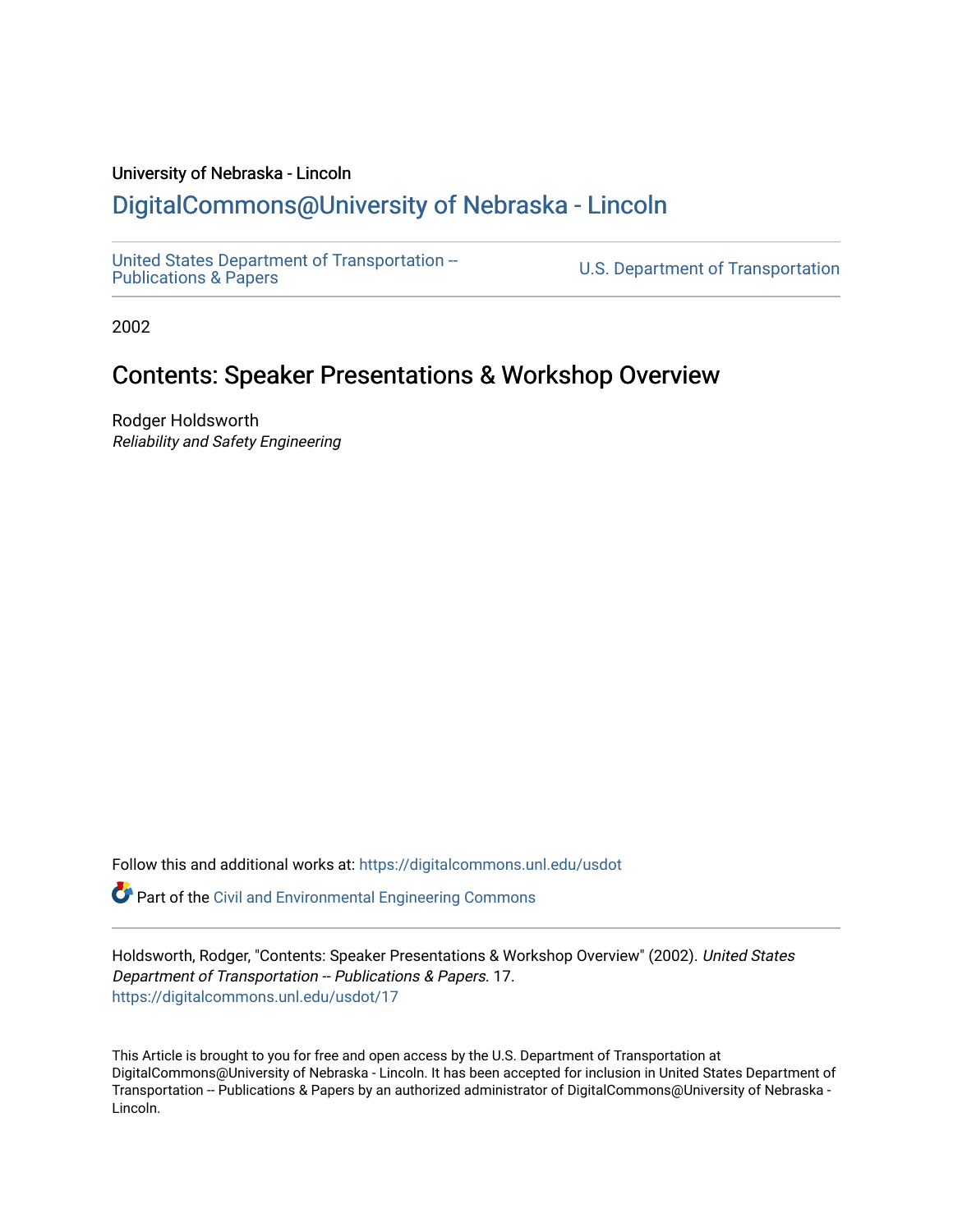|  | <b>Speaker Presentations</b>                                                                                                   |                                                                                                 |
|--|--------------------------------------------------------------------------------------------------------------------------------|-------------------------------------------------------------------------------------------------|
|  | <b>Rodger Holdsworth</b><br>Director, Management Systems<br>Risk, Reliability and Safety<br>Engineering                        | <b>Welcome/Introductions</b>                                                                    |
|  | Dr. Chris Oynes<br>Regional Director,<br>Gulf of Mexico Region,<br>U.S. Minerals Management Service                            | <b>Opening Remarks</b>                                                                          |
|  | <b>Ken Arnold</b><br><b>Chief Operating Officer</b><br>Paragon Companies                                                       | <b>Opening Remarks</b>                                                                          |
|  | <b>Tom Theriot</b><br><b>ExxonMobil Production Company</b><br>Manager, Safety, Health and<br>Environment                       | <b>Opening Remarks</b>                                                                          |
|  | <b>James Card</b><br><b>Senior Vice President</b><br>American Bureau of Shipping                                               | "Integration of Human Factors into Classification/Certification"                                |
|  | <b>Carlos TadeuDa Costa Frage</b><br>E&P Structural & Naval Technology<br>South/Southeast Division,<br><b>PETROBRAS</b>        | "Overview of the P-36 Incident"                                                                 |
|  |                                                                                                                                | (PLEASE NOTE: FOR BEST VIEWING, "MAXIMIZE" THE MOVIE<br><b>PLAYER ON YOUR COMPUTER SCREEN.)</b> |
|  | <b>Pedro Jose Barusco Filho</b><br>E&P Structural & Naval Technology<br>Manager, Exploration & Production,<br><b>PETROBRAS</b> | <b>Faster Computers Please Use:</b><br>Movie 640x480 - P36 movie.avi, 275 MB)                   |
|  |                                                                                                                                | <b>Slower Computers Please Use:</b><br>Movie 320x240 - P36 movie.avi, 105 MB)                   |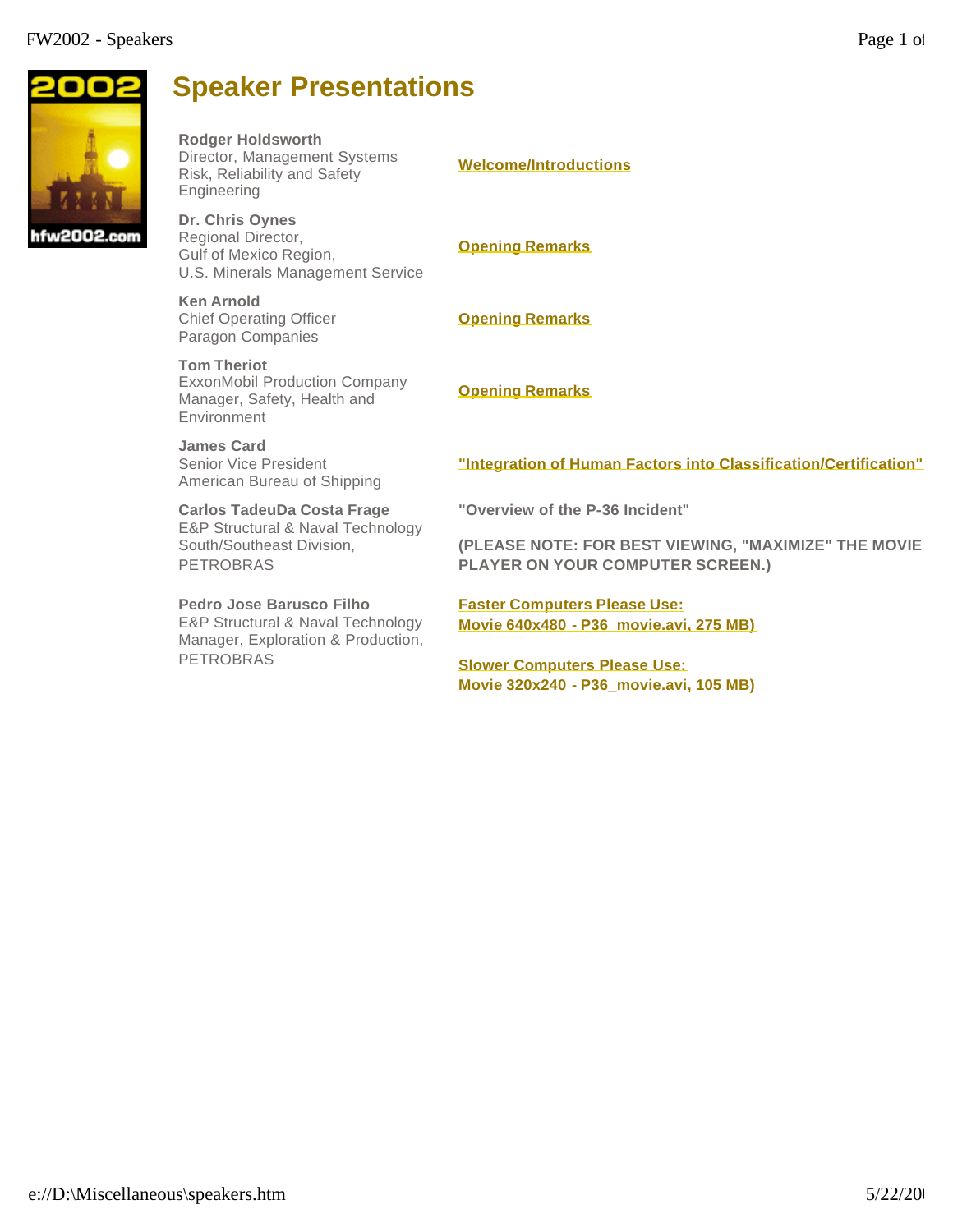



#### **SPONSORS**

**ABB Lummus Global**

**American Bureau of Shipping (ABS)**

**ANP**

**BP America**

**California State Lands Commission**

**ChevronTexaco**

**ExxonMobil**

**Go Gulf Publishing**

**Health & Safety Executive (HSE)**

**Minerals Management Services (MMS)**

**Norwegian Petroleum Directorate (NPD)**

**Offshore Technology Research Center (OTRC)**

**Paragon Engineering Services**

**Petrobras**

**Risk, Reliability and Safety Engineering**

**Statoil**

**US Coast Guard**

**US Department of Energy (DOE)**

### **International Workshop on Human Factors in Offshore Operations**

### **Workshop Overview**

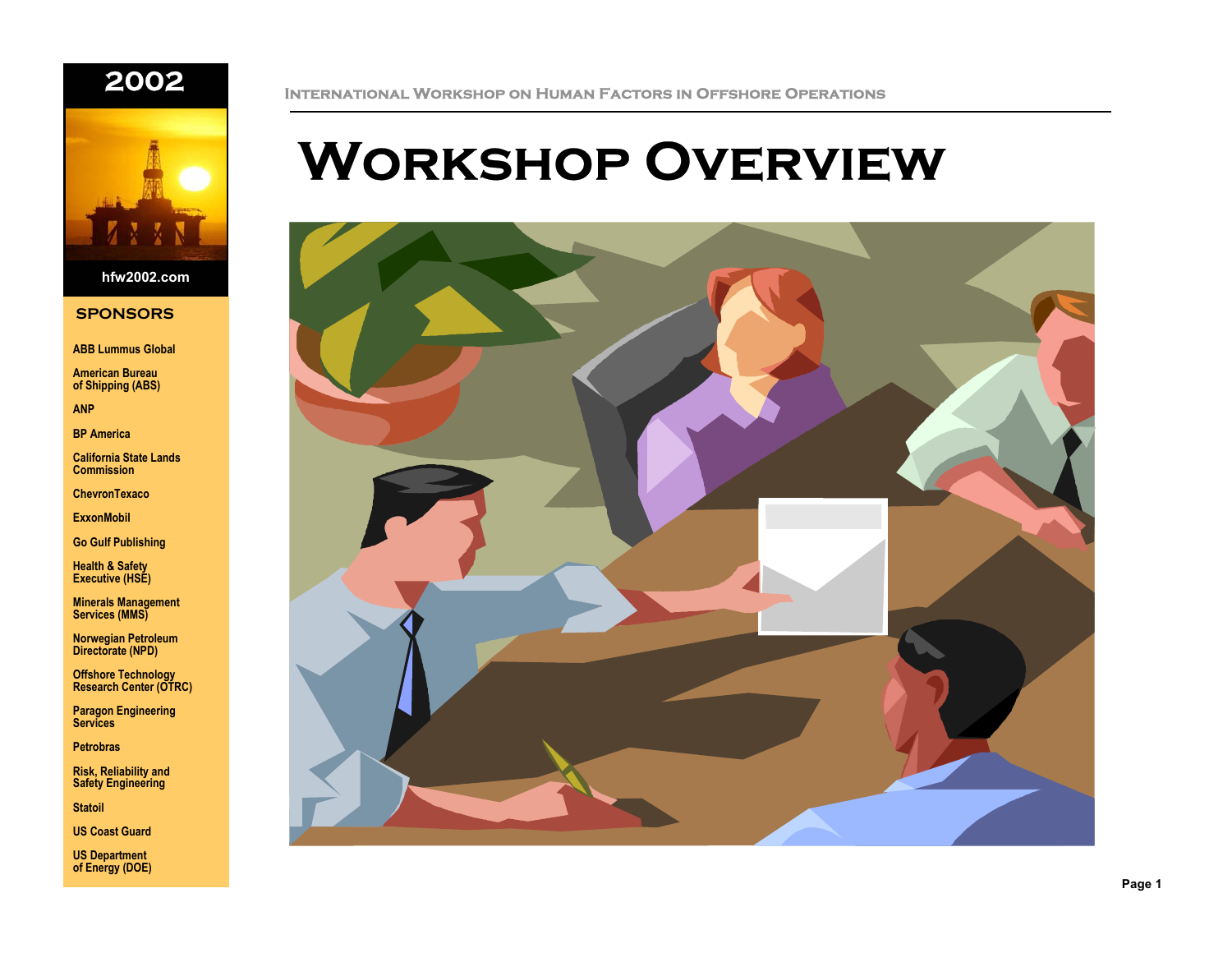



#### **SPONSORS**

**ABB Lummus Global**

**American Bureau of Shipping (ABS)**

**ANPBP America**

**California State Lands Commission**

**ChevronTexaco**

**ExxonMobil**

**Go Gulf Publishing**

**Health & Safety Executive (HSE)**

**Minerals Management Services (MMS)**

**Norwegian Petroleum Directorate (NPD)**

**Offshore Technology Research Center (OTRC)**

**Paragon Engineering Services**

**Petrobras**

**Risk, Reliability and Safety Engineering**

**Statoil**

**US Coast Guard**

**US Department of Energy (DOE)**

# **1996 Workshop Purpose**

**Define the status of human factors spanning the life cycle of an offshore facility including design, fabrication and installation, field operations, management systems, standards and regulation and science and application.**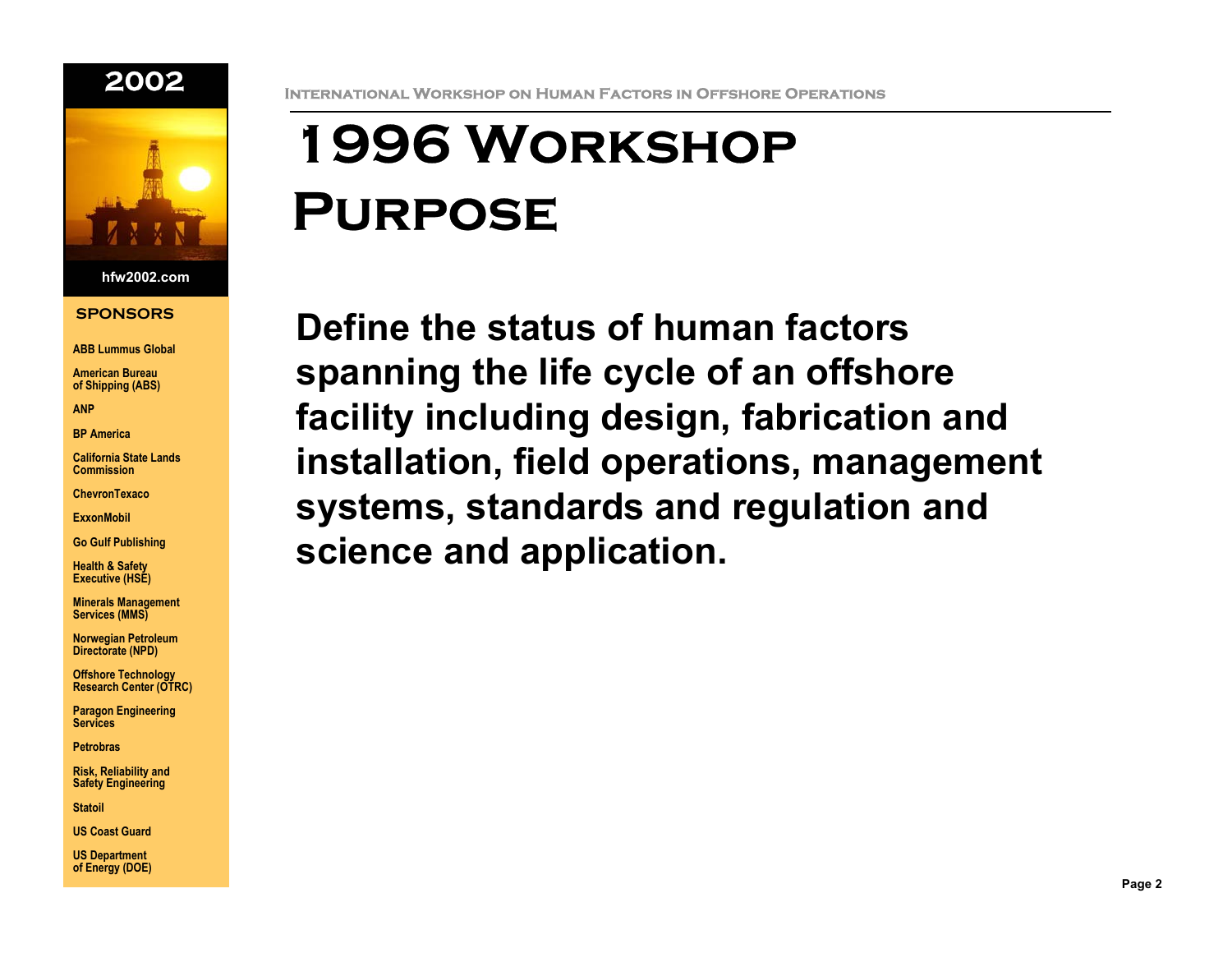



♦

#### **SPONSORS**

**ABB Lummus Global**

**American Bureau of Shipping (ABS)**

**ANP**

**BP America**

**California State Lands Commission**

**ChevronTexaco**

**ExxonMobil**

**Go Gulf Publishing**

**Health & Safety Executive (HSE)**

**Minerals Management Services (MMS)**

**Norwegian Petroleum Directorate (NPD)**

**Offshore Technology Research Center (OTRC)**

**Paragon Engineering Services**

**Petrobras**

**Risk, Reliability and Safety Engineering**

**Statoil**

**US Coast Guard**

**US Department of Energy (DOE)**

### **What We Learned**

**International Workshop on Human Factors in Offshore Operations**

- **The 1996 workshop brought together three human and organizational factor disciplines:** 
	- •*Engineering & ergonomics*
	- •*Process safety*
	- • *Behavioral science as applied to the life cycle of offshore operations*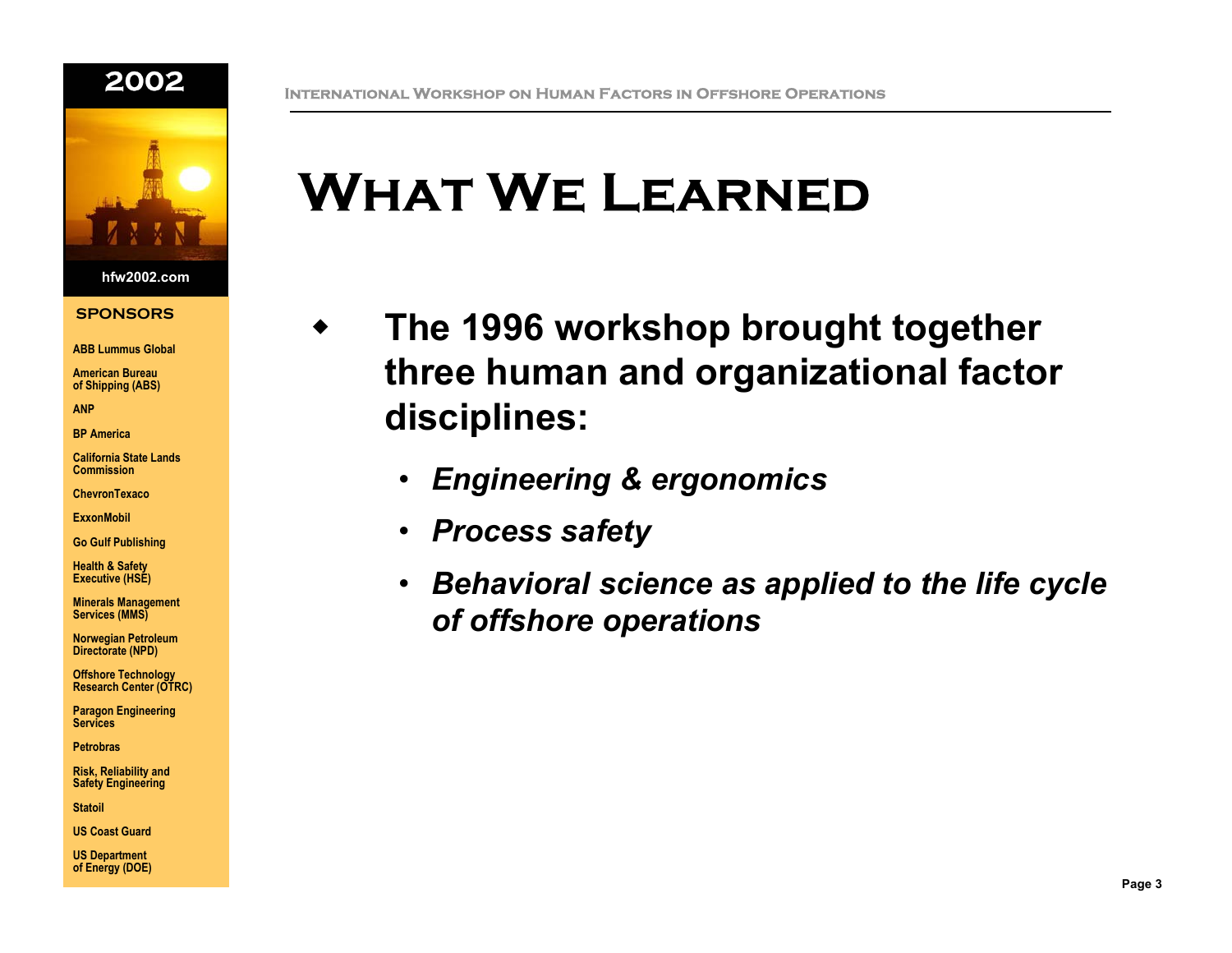



#### **SPONSORS**

**ABB Lummus Global**

**American Bureau of Shipping (ABS)**

**ANP**

**BP America**

**California State Lands Commission**

**ChevronTexaco**

**ExxonMobil**

**Go Gulf Publishing**

**Health & Safety Executive (HSE)**

**Minerals Management Services (MMS)**

**Norwegian Petroleum Directorate (NPD)**

**Offshore Technology Research Center (OTRC)**

**Paragon Engineering Services**

**Petrobras**

**Risk, Reliability and Safety Engineering**

**Statoil**

**US Coast Guard**

**US Department of Energy (DOE)**

### **WHAT WE LEARNED (CONT)**

**To apply human and organizational factor disciplines within an organization, engineers and corporate leaders need a high level of confidence that the approach(es) they choose will meet the anticipated objectives**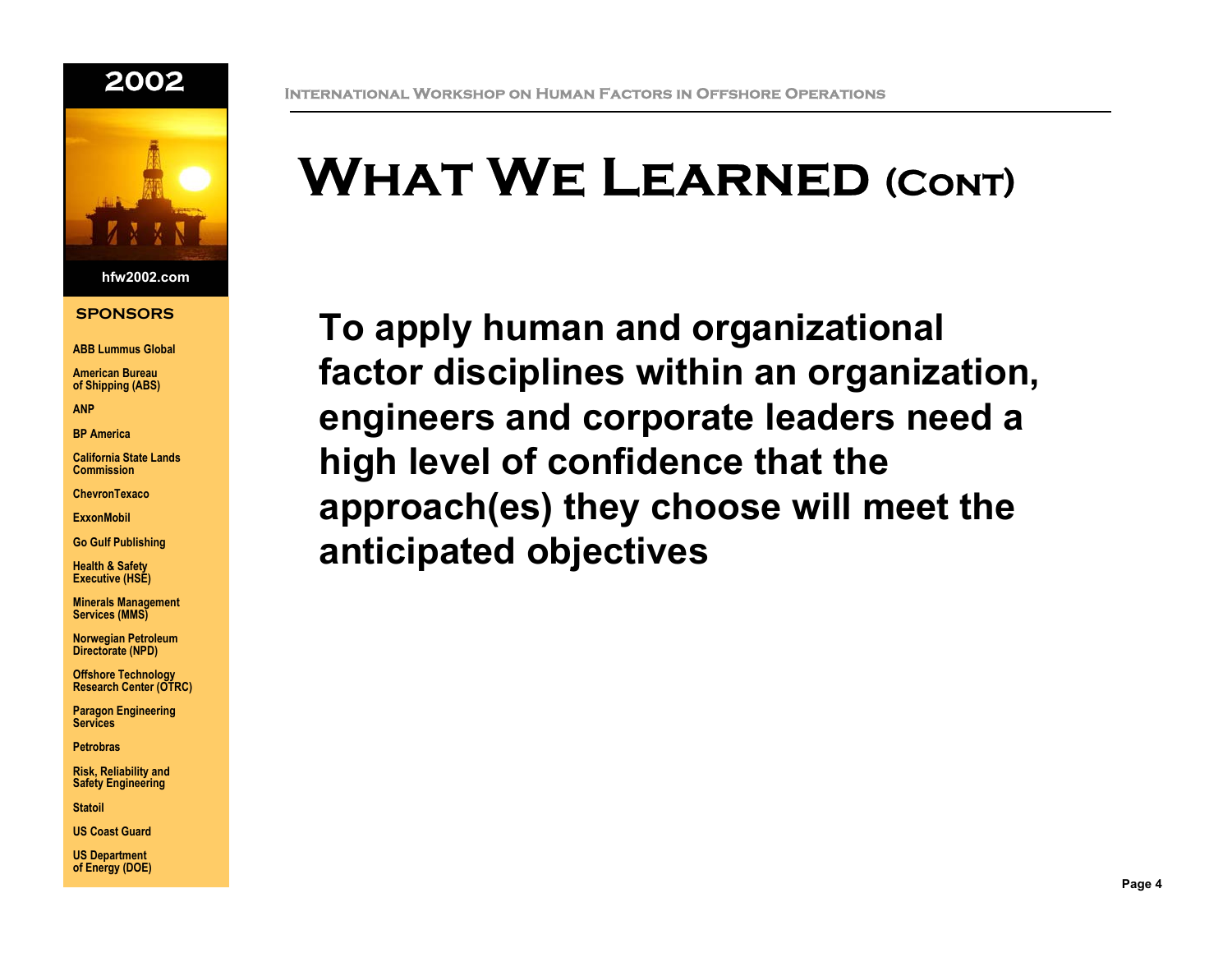



#### **SPONSORS**

**ABB Lummus Global**

**American Bureau of Shipping (ABS)**

**ANP**

**BP America**

**California State Lands Commission**

**ChevronTexaco**

**ExxonMobil**

**Go Gulf Publishing**

**Health & Safety Executive (HSE)**

**Minerals Management Services (MMS)**

**Norwegian Petroleum Directorate (NPD)**

**Offshore Technology Research Center (OTRC)**

**Paragon Engineering Services**

**Petrobras**

**Risk, Reliability and Safety Engineering**

**Statoil**

**US Coast Guard**

**US Department of Energy (DOE)**

### **International Workshop on Human Factors in Offshore Operations**

### **WHAT WE LEARNED (CONT)**

**Practical application of time-proven science and technology, as related to each human and organizational factor discipline, supported by industry and regulatory consensus is needed for industry to embrace human factors as accepted practice as opposed to an add-on to existing safety programs**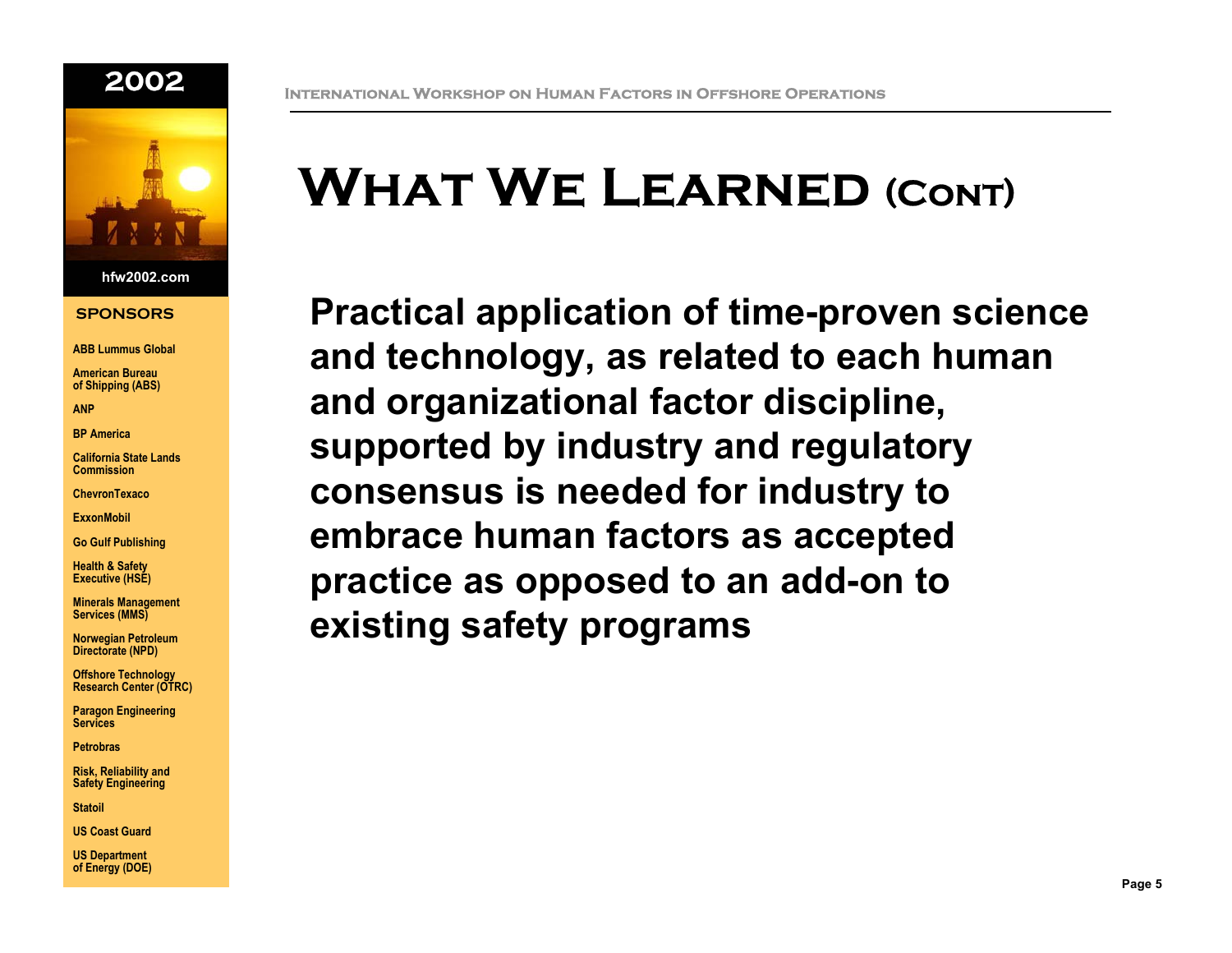



#### **SPONSORS**

**ABB Lummus Global**

**American Bureau of Shipping (ABS)**

**ANPBP America**

**California State Lands Commission**

**ChevronTexaco**

**ExxonMobil**

**Go Gulf Publishing**

**Health & Safety Executive (HSE)**

**Minerals Management Services (MMS)**

**Norwegian Petroleum Directorate (NPD)**

**Offshore Technology Research Center (OTRC)**

**Paragon Engineering Services**

**Petrobras**

**Risk, Reliability and Safety Engineering**

**Statoil**

**US Coast Guard**

**US Department of Energy (DOE)**

# **HFW2002 Workshop Purpose**

**To work together to demystify human factors by documenting practical solutions to reduce incidents and improve safety, quality and reliability in the lifecycle of offshore facilities**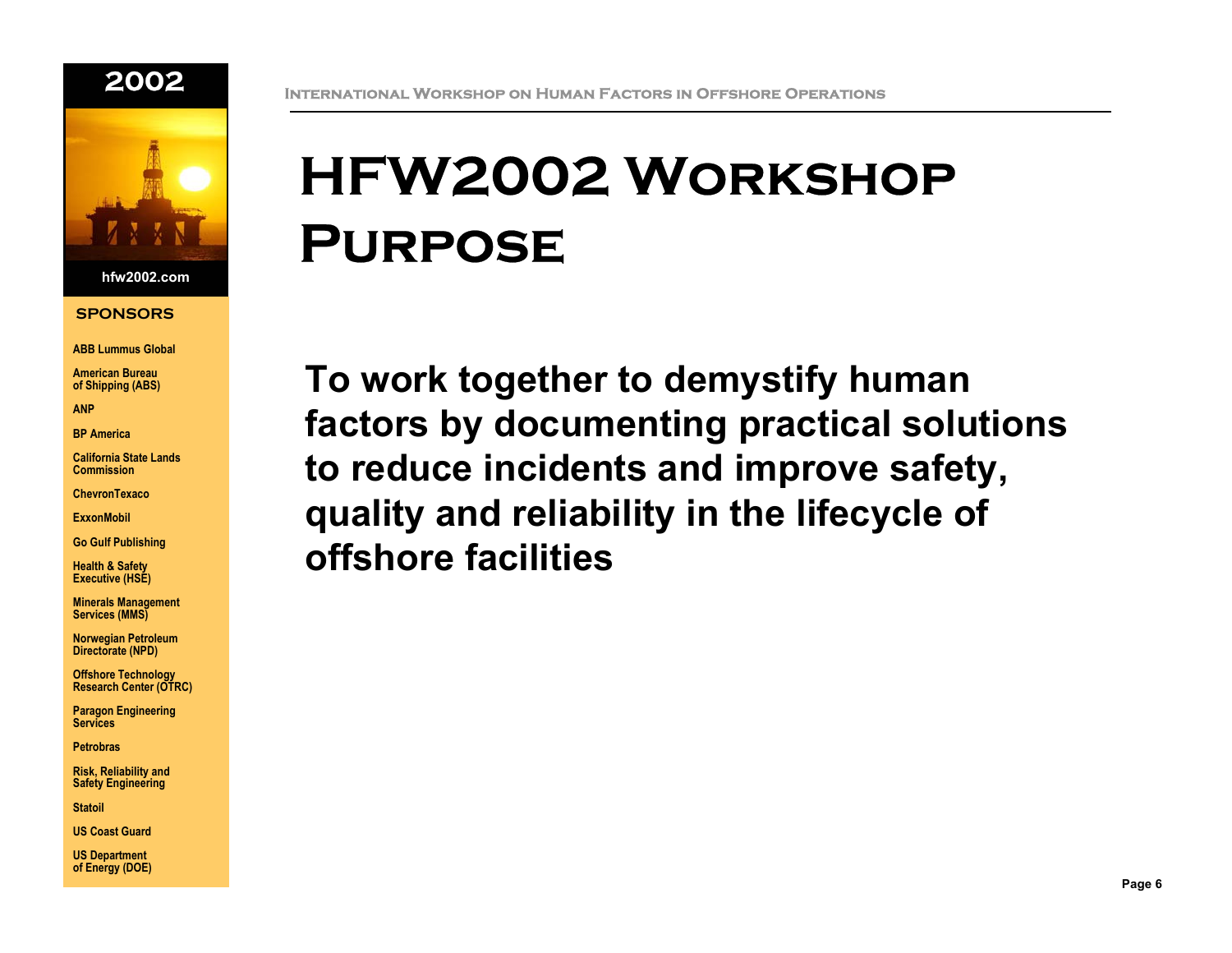



### **SPONSORS**

**ABB Lummus Global**

**American Bureau of Shipping (ABS)**

**ANP**

**BP America**

**California State Lands Commission**

**ChevronTexaco**

**ExxonMobil**

**Go Gulf Publishing**

**Health & Safety Executive (HSE)**

**Minerals Management Services (MMS)**

**Norwegian Petroleum Directorate (NPD)**

**Offshore Technology Research Center (OTRC)**

**Paragon Engineering Services**

**Petrobras**

**Risk, Reliability and Safety Engineering**

**Statoil**

**US Coast Guard**

**US Department of Energy (DOE)**

### **International Workshop on Human Factors in Offshore Operations**

## **Workshop Objectives**

- **Establish human factors awareness**
- **Identify human factors tools that can be used or developed to prevent incidents**
- ♦ **Integrate human factors principles into offshore design by assessing available guidance and identifying gaps and barriers**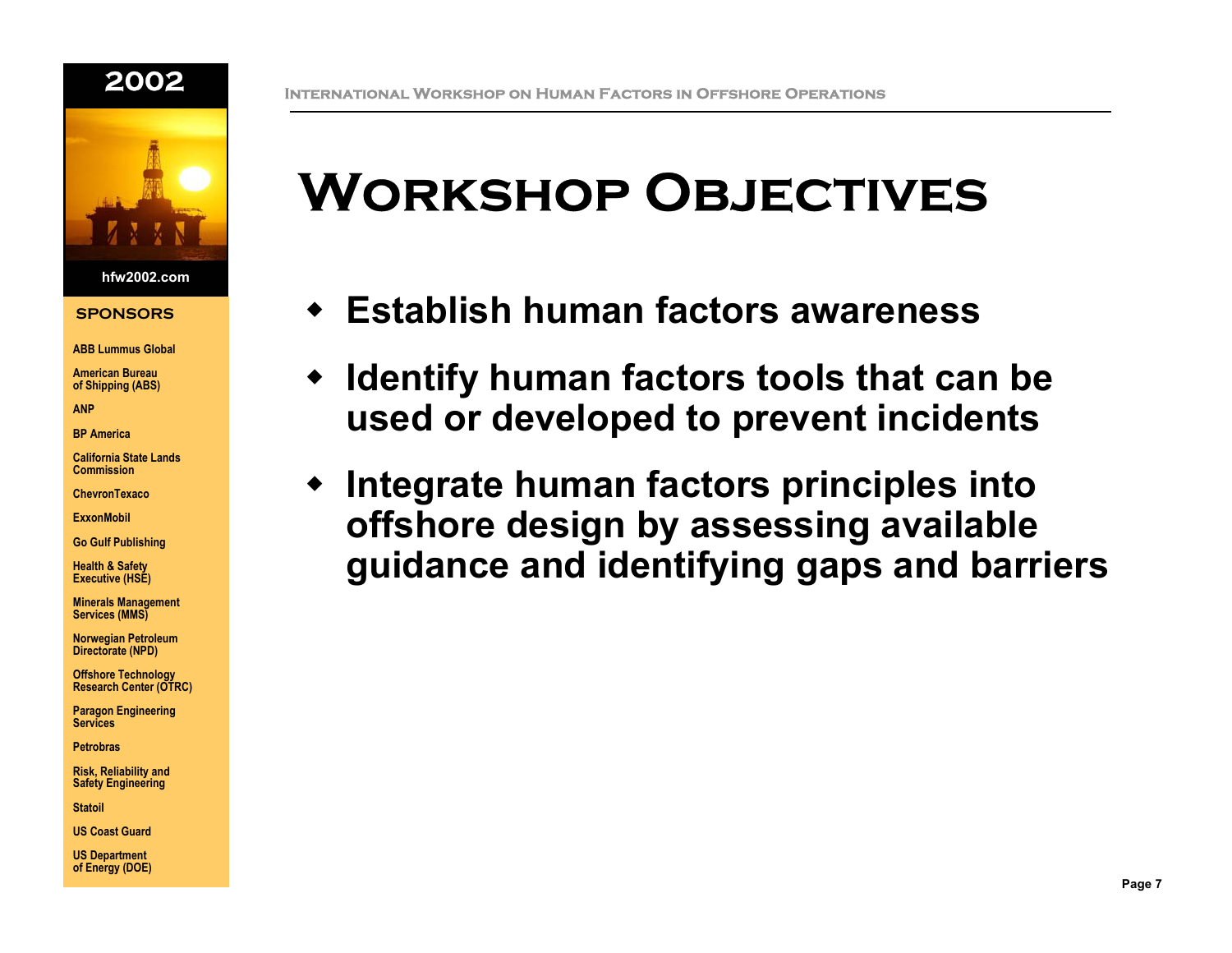



#### **SPONSORS**

**ABB Lummus Global**

**American Bureau of Shipping (ABS)**

**BP America**

**ANP**

**California State Lands Commission**

**ChevronTexaco**

**ExxonMobil**

**Go Gulf Publishing**

**Health & Safety Executive (HSE)**

**Minerals Management Services (MMS)**

**Norwegian Petroleum Directorate (NPD)**

**Offshore Technology Research Center (OTRC)**

**Paragon Engineering Services**

**Petrobras**

**Risk, Reliability and Safety Engineering**

**Statoil**

**US Coast Guard**

**US Department of Energy (DOE)**

### **Workshop Objectives (Cont)**

**Further promote the use of human and organizational factor disciplines to personnel and contractors responsible for managing, performing and verifying work activities in offshore facilities design, construction, operation, decommissioning, and maintenance**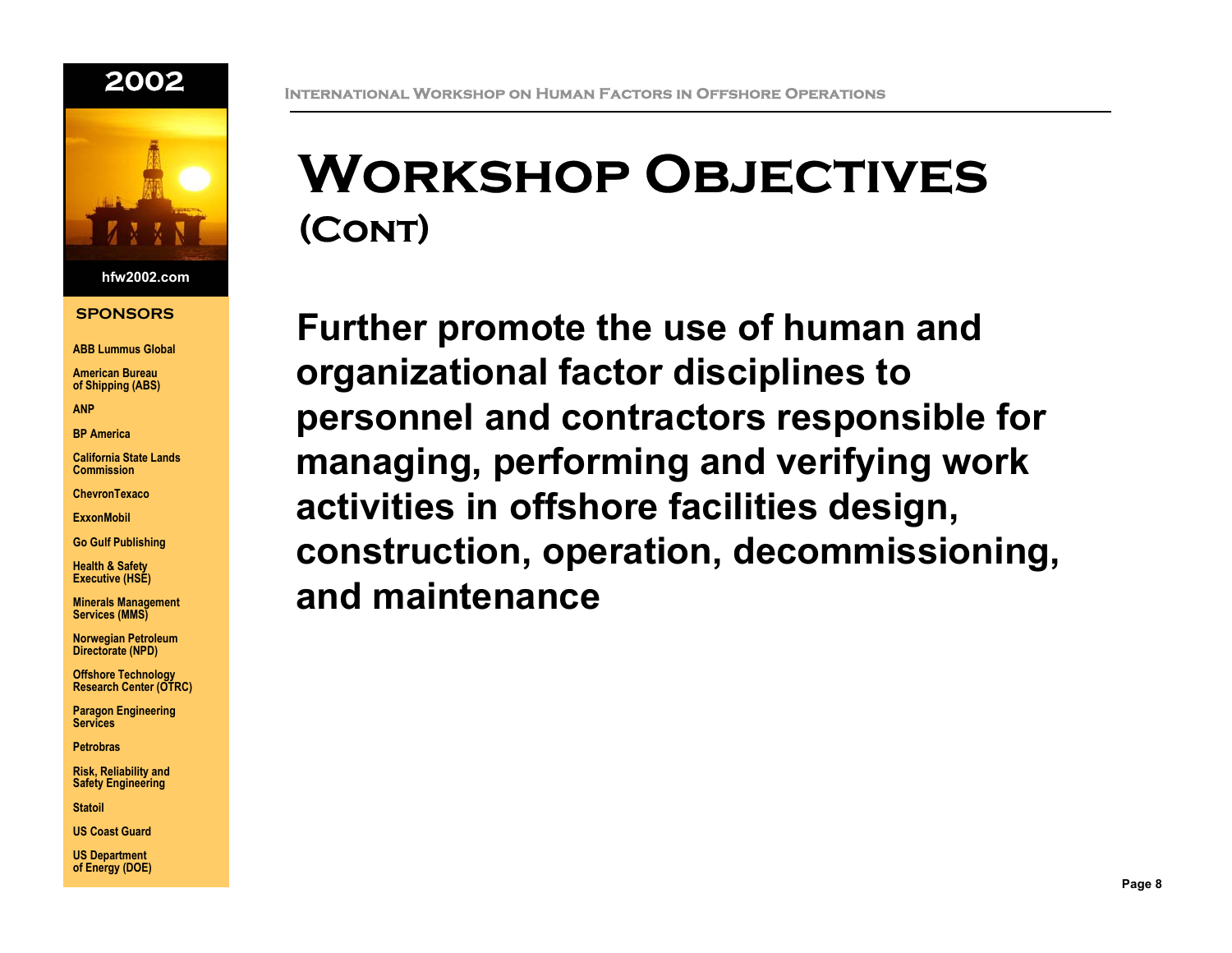



#### **SPONSORS**

**ABB Lummus Global**

**American Bureau of Shipping (ABS)**

**ANPBP America**

**California State Lands Commission**

**ChevronTexaco**

**ExxonMobil**

**Go Gulf Publishing**

**Health & Safety Executive (HSE)**

**Minerals Management Services (MMS)**

**Norwegian Petroleum Directorate (NPD)**

**Offshore Technology Research Center (OTRC)**

**Paragon Engineering Services**

**Petrobras**

**Risk, Reliability and Safety Engineering**

**Statoil**

**US Coast Guard**

**US Department of Energy (DOE)**

# **Most Common Questions and Answers**

**Who is responsible for facilitating each work group?**

*Workgroup Chairs together with Co-Chairs and Scribes will facilitate the discussion on each working group paper topic.*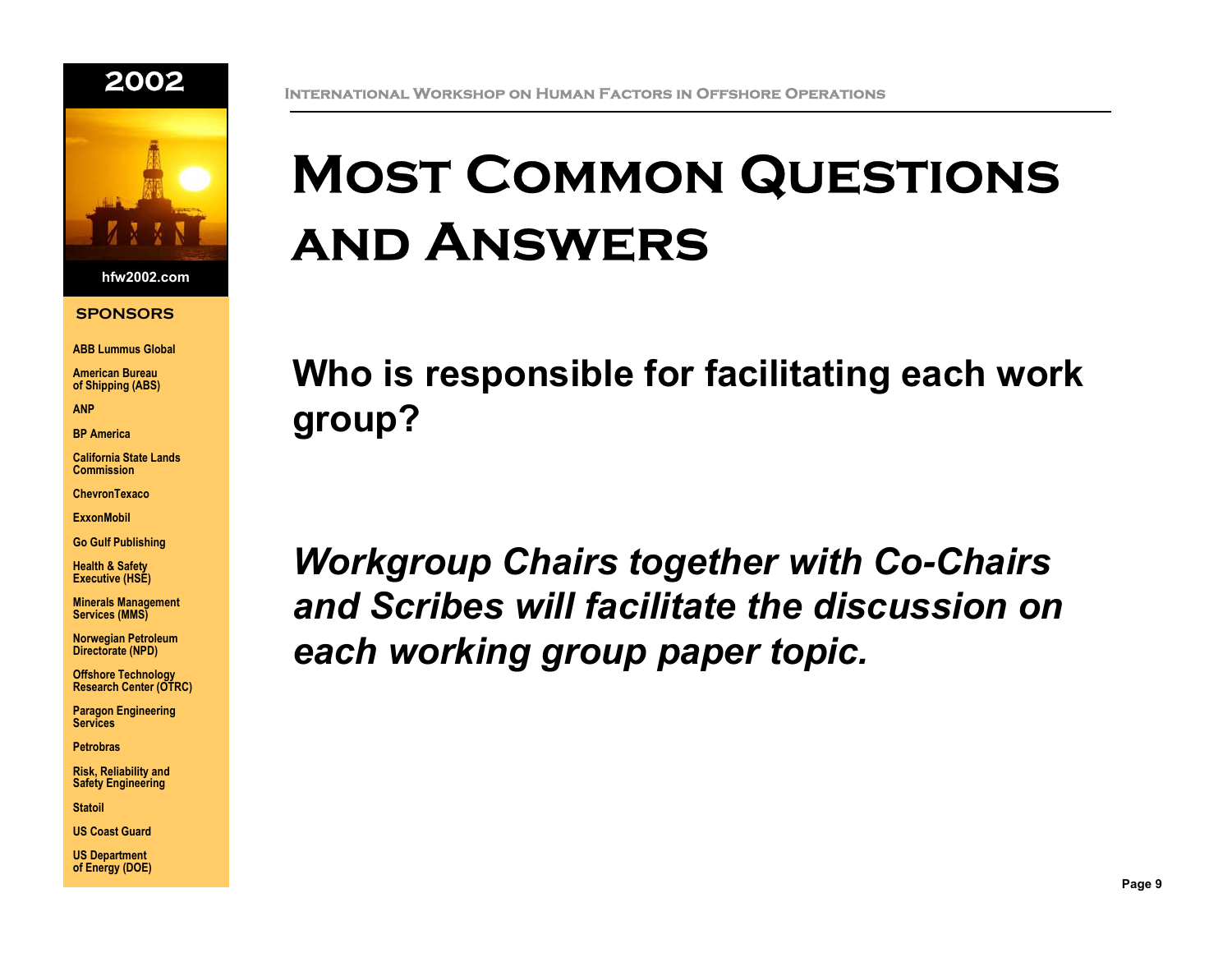



#### **SPONSORS**

**ABB Lummus Global**

**American Bureau of Shipping (ABS)**

**ANP**

**BP America**

**California State Lands Commission**

**ChevronTexaco**

**ExxonMobil**

**Go Gulf Publishing**

**Health & Safety Executive (HSE)**

**Minerals Management Services (MMS)**

**Norwegian Petroleum Directorate (NPD)**

**Offshore Technology Research Center (OTRC)**

**Paragon Engineering Services**

**Petrobras**

**Risk, Reliability and Safety Engineering**

**Statoil**

**US Coast Guard**

**US Department of Energy (DOE)**

#### **International Workshop on Human Factors in Offshore Operations**

## **Most Common Questions and Answers (Cont)**

**How can I provide input or contribute my knowledge and experience to the workgroup?**

*By submitting input and comments related to the working group paper at the workgroup session of choice or within 60 days following the workshop.*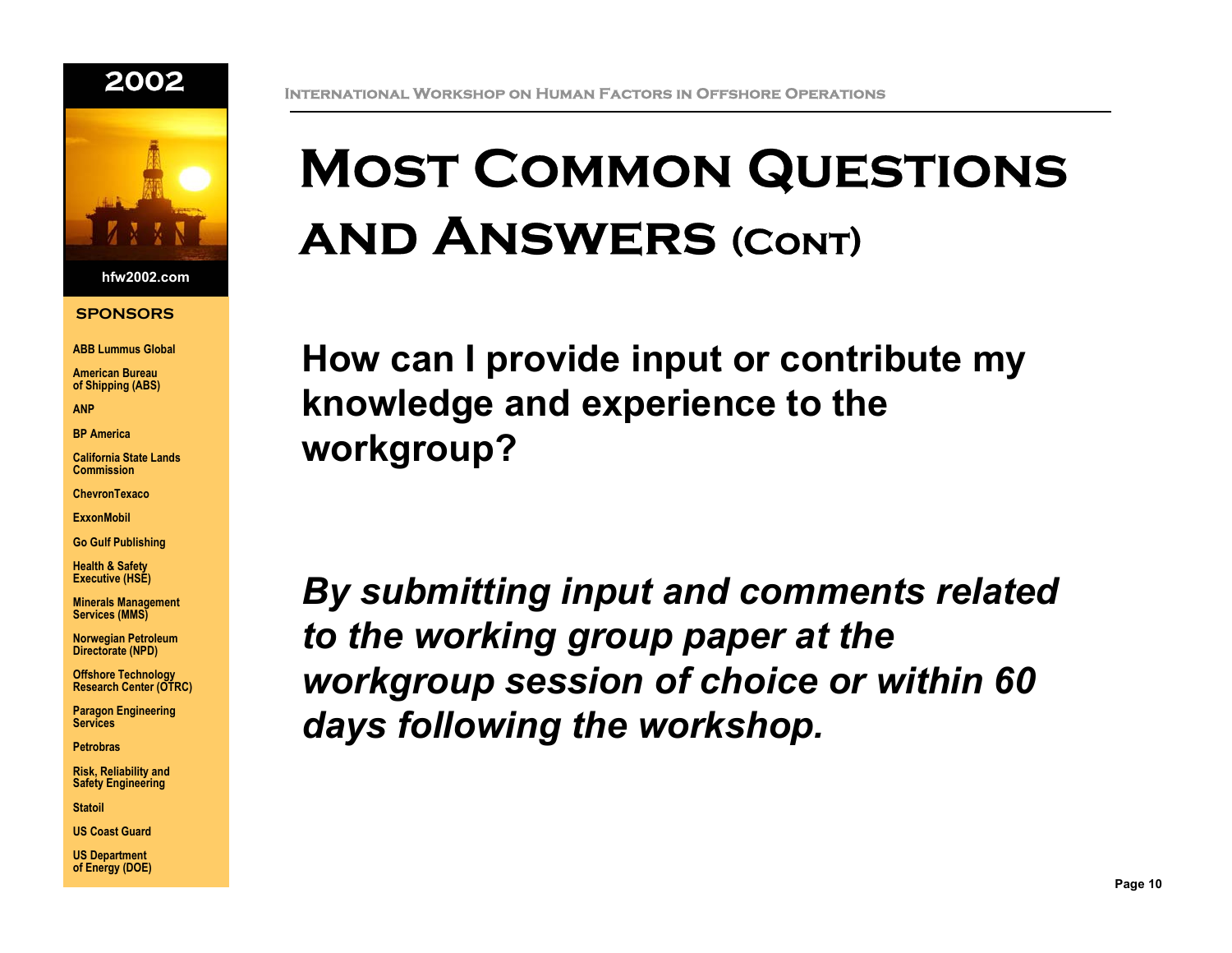



#### **SPONSORS**

**ABB Lummus Global**

**American Bureau of Shipping (ABS)**

**ANP**

**BP America**

**California State Lands Commission**

**ChevronTexaco**

**ExxonMobil**

**Go Gulf Publishing**

**Health & Safety Executive (HSE)**

**Minerals Management Services (MMS)**

**Norwegian Petroleum Directorate (NPD)**

**Offshore Technology Research Center (OTRC)**

**Paragon Engineering Services**

**Petrobras**

**Risk, Reliability and Safety Engineering**

**Statoil**

**US Coast Guard**

**US Department of Energy (DOE)**

### **Most Common Questions and Answers (Cont)**

**Can I move from one workgroup to another workgroup?**

*Yes, participants can move from one workgroup to another. However, it is requested that the flow of the discussion not be disrupted. Submit comments and input related to previous discussion during reviews or during breaks.*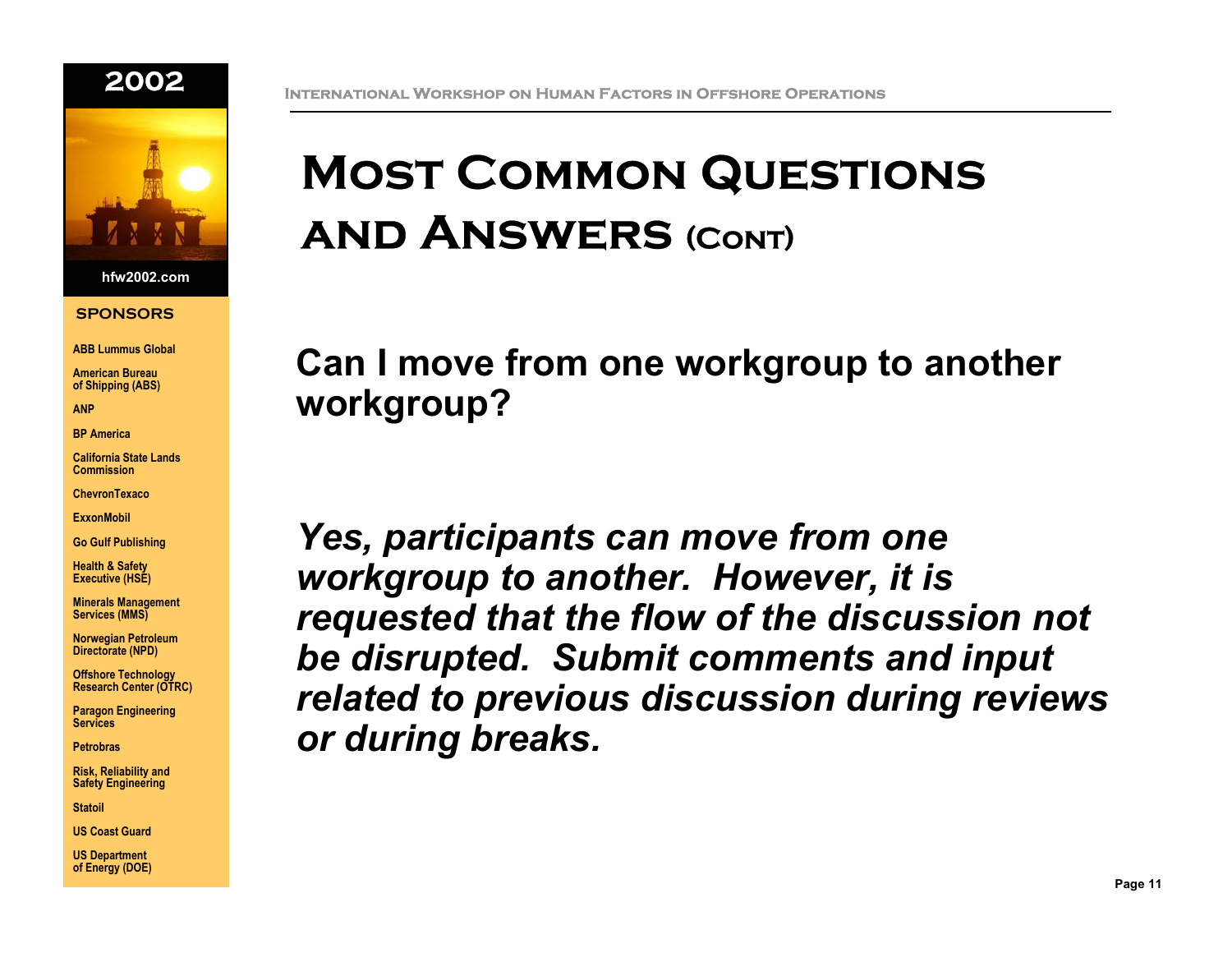



#### **SPONSORS**

**ABB Lummus Global**

**American Bureau of Shipping (ABS)**

**ANP**

**BP America**

**California State Lands Commission**

**ChevronTexaco**

**ExxonMobil**

**Go Gulf Publishing**

**Health & Safety Executive (HSE)**

**Minerals Management Services (MMS)**

**Norwegian Petroleum Directorate (NPD)**

**Offshore Technology Research Center (OTRC)**

**Paragon Engineering Services**

**Petrobras**

**Risk, Reliability and Safety Engineering**

**Statoil**

**US Coast Guard**

**US Department of Energy (DOE)**

## **Most Common Questions and Answers (Cont)**

### **When can I expect to receive the workshop proceedings?**

### *Within 120 days following the workshop.*